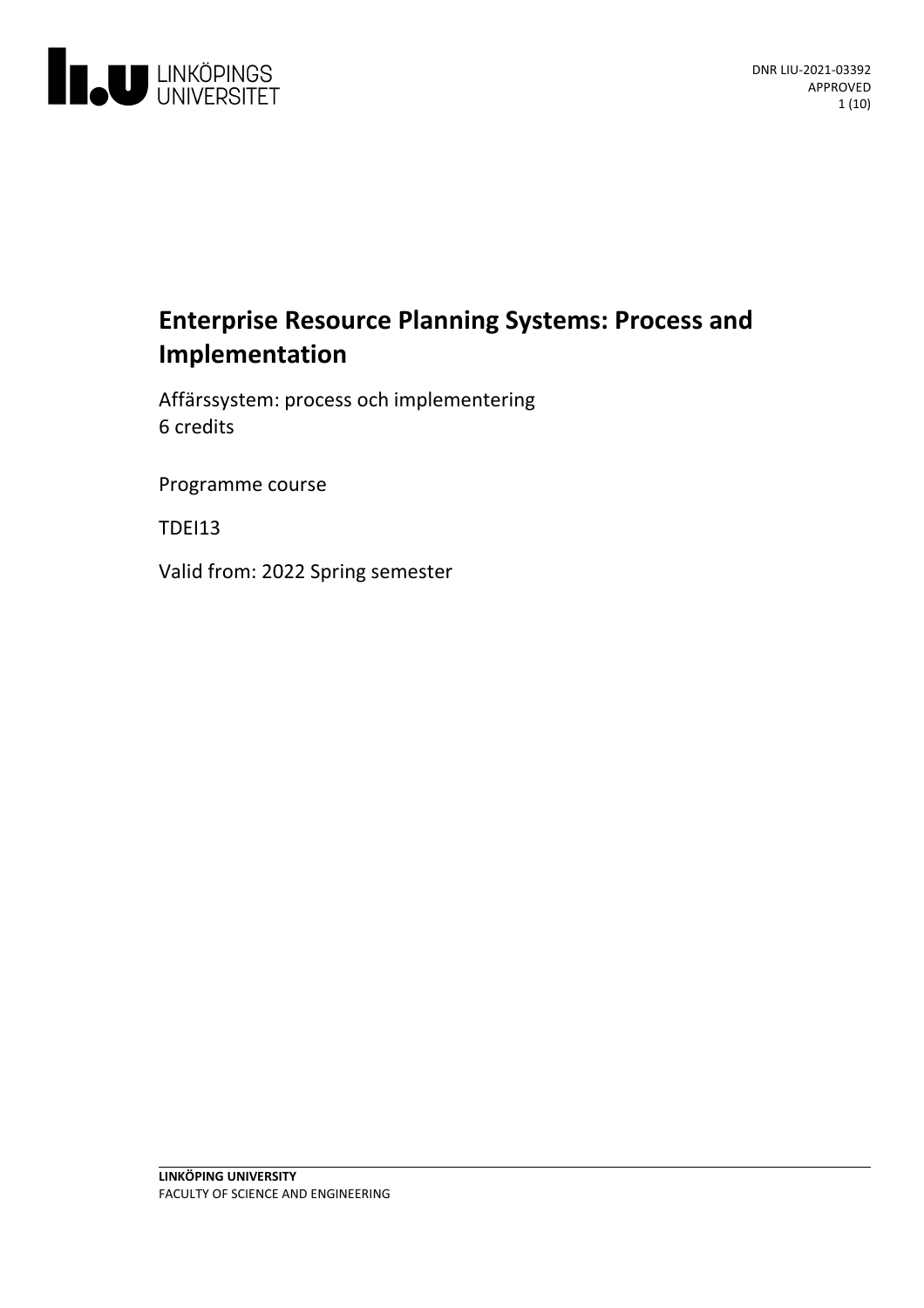| Determined by                                                       | <b>Main field of study</b>                                |                                      |
|---------------------------------------------------------------------|-----------------------------------------------------------|--------------------------------------|
| Board of Studies for Industrial<br><b>Engineering and Logistics</b> | Industrial Engineering and<br>Management                  |                                      |
| Date determined                                                     | Course level                                              | <b>Progressive</b><br>specialisation |
| 2021-09-01                                                          | Second cycle                                              | A1X                                  |
| <b>Revised by</b>                                                   | Disciplinary domain                                       |                                      |
|                                                                     | Technology                                                |                                      |
| <b>Revision date</b>                                                | Subject group<br>Industrial Engineering and<br>Management |                                      |
|                                                                     |                                                           |                                      |
| <b>Offered first time</b>                                           | Offered for the last time                                 |                                      |
| Autumn semester 2007                                                |                                                           |                                      |
| <b>Department</b>                                                   | <b>Replaced by</b>                                        |                                      |
| Institutionen för ekonomisk och<br>industriell utveckling           |                                                           |                                      |

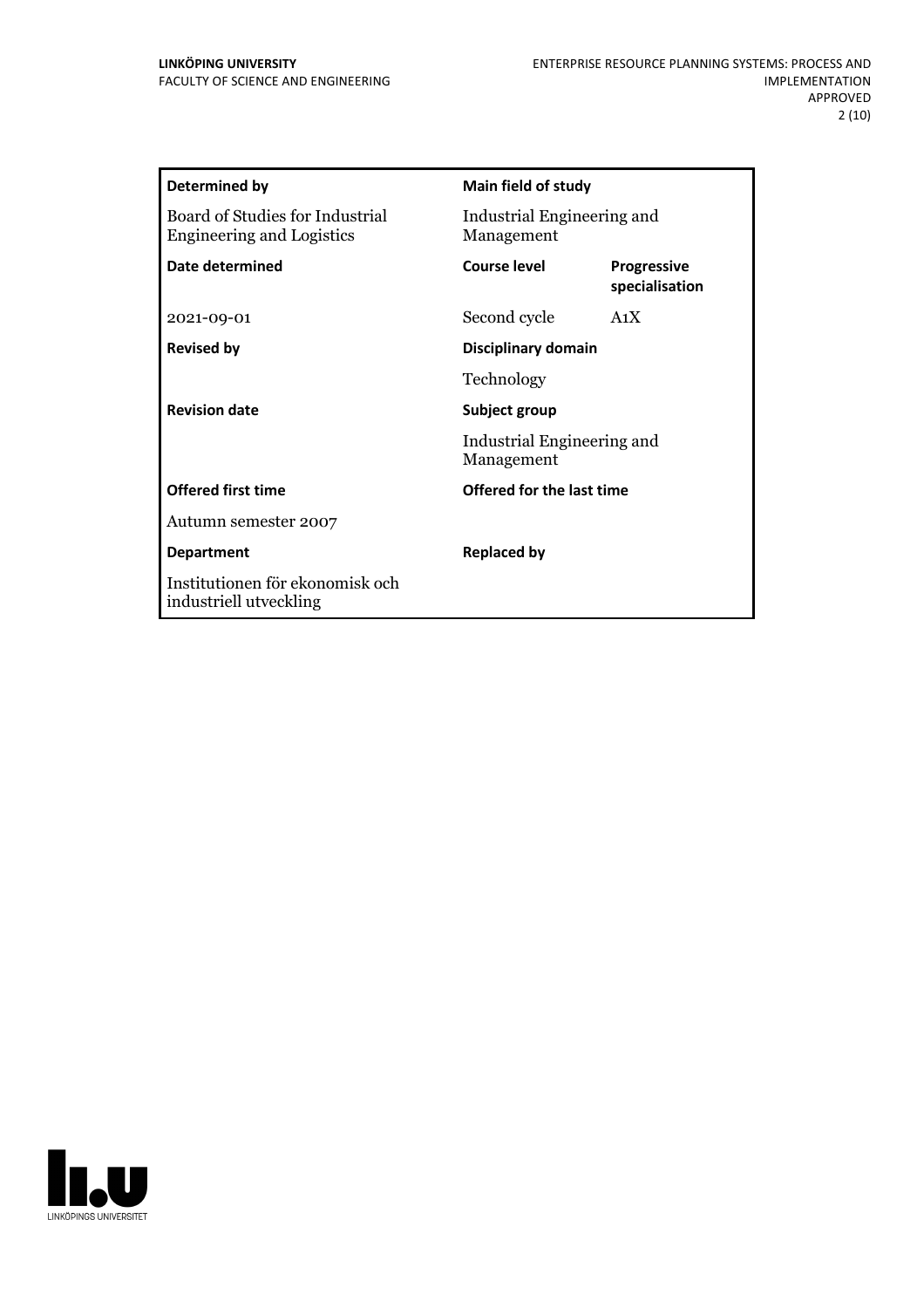# Course offered for

- Master of Science in Computer Science and Engineering
- Master of Science in Information Technology
- Master of Science in Computer Science and Software Engineering
- Master of Science in Industrial Engineering and Management
- Master of Science in Industrial Engineering and Management International

## **Prerequisites**

Have basic insights in organisation and business administration.

## Intended learning outcomes

The aim of the course is to develop understanding of and present methods for purchasing, implementing and using enterprise systems, particularly Enterprise Resource Planning (ERP) systems, both from buying and selling points of view. The course also presents the fundamentals of ERP systems' architecture.

On completion of the course you should:

- understand the meaning of the concept ERP system
- be able to assess challenges and possibilities in selecting, implementing and using information systems
- be able to find and interpret academic articles with relevance for ERP use
- be able to orally and in writing present your own analyses and constructively contribute to and discuss others' analyses.

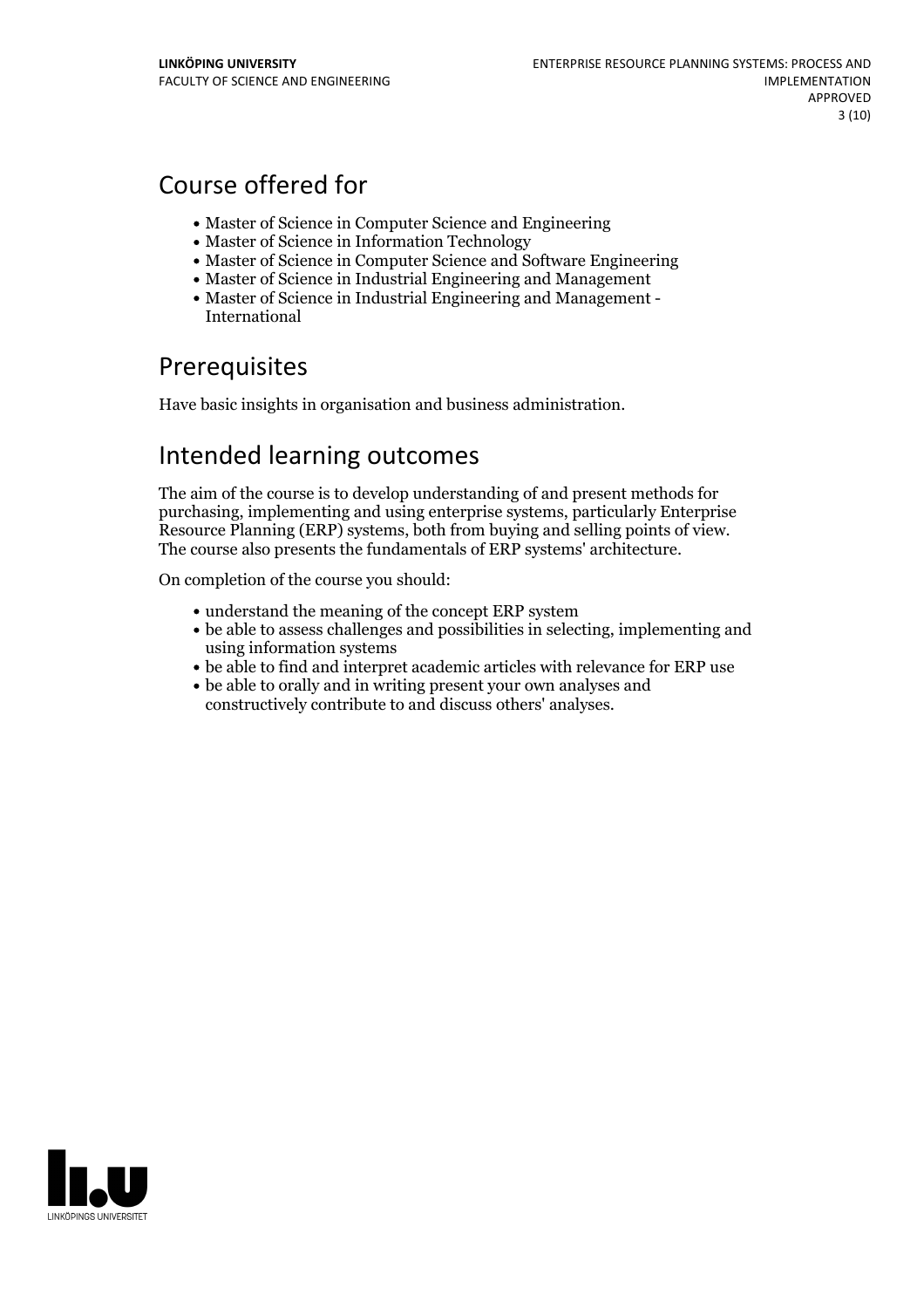## Course content

Buying packaged software instead of bespoke systems has become increasingly common the past 15 years. ERP systems today handle a large proportion of the administrative data processing in contemporary organisations. Different types of ERP companies, different systems architectures and strategic market perspectives

Part 1: Selection and evaluation of business systems. There is an abundance of ERP systems, offering a variety of information support solutions for organisations. The choice of ERP system can have far-reaching consequences for the

organisation for many years to come. Part 2: Implementation. An implemantation can take anywhere between weeks and years. This part of the course aims to convey the complications arising in an organisation when changing ERP system. It also deals with challenges from a supplier perspective, for example the assessment of the customer's needs and

capabilities. Part 3: Use. An implemented system will contiue to be used for many years. Building on the first two parts of the course, the discussion in part three deals with the mutual influence between the users, the ERP system and the activities which the use is intended to support. An important aspect of use is how ERP systems affect - and enable - change and development of the organisation's accounting and control systems. Theoretical perspectives and empirical cases will be analysed and discussed.

## Teaching and working methods

The course starts with a number of lectures and seminars, followed by a project assignment carried out in small groups. The course builds on the active participation of the students.

## Examination

| PRA1 | Project             | 3 credits | U, 3, 4, 5 |
|------|---------------------|-----------|------------|
| UPG1 | Written examination | 2 credits | U, 3, 4, 5 |
| UPG2 | Participation       | 1 credits | U.G        |

## Grades

Four-grade scale, LiU, U, 3, 4, 5

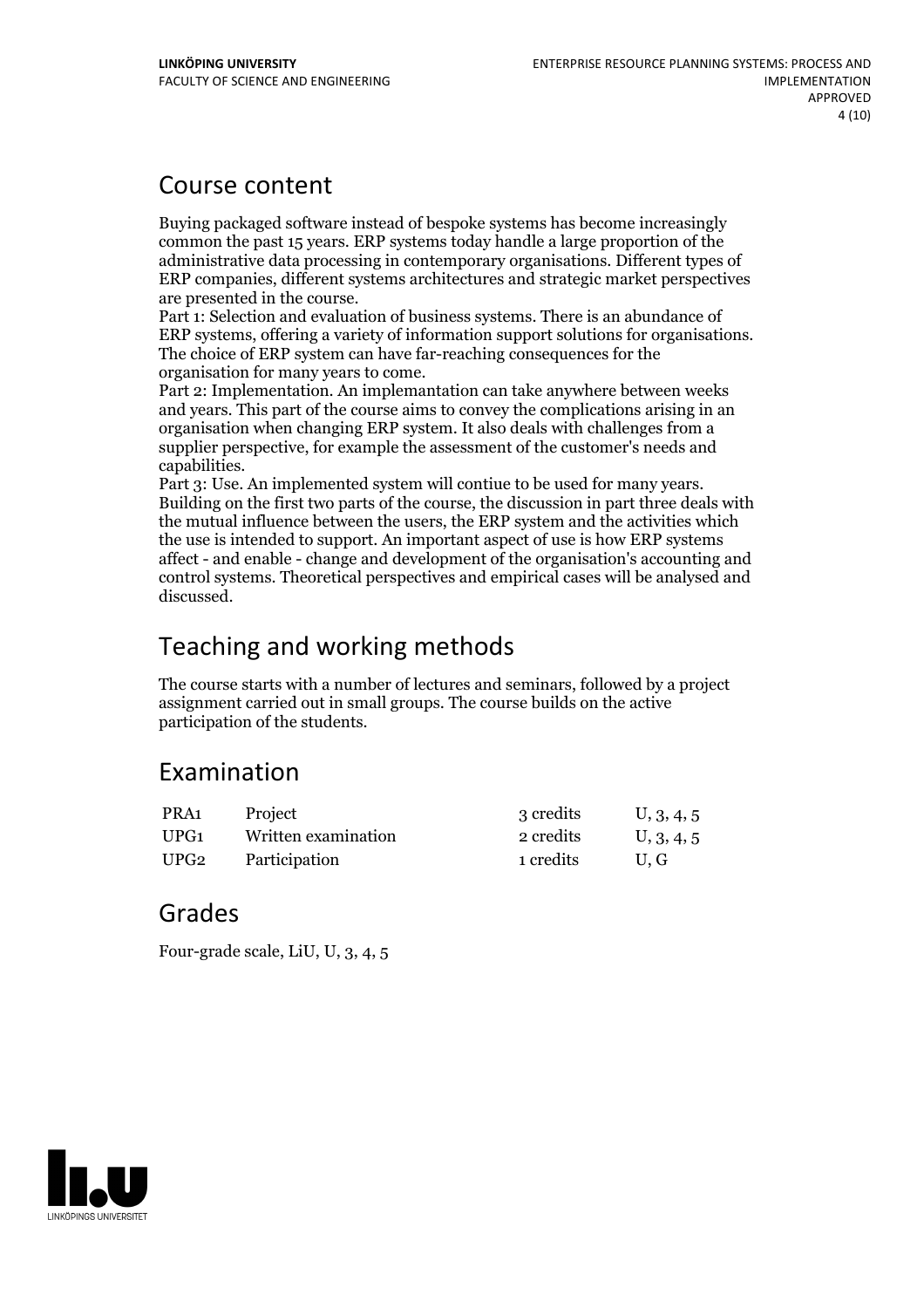# Other information

### **About teaching and examination language**

The teaching language is presented in the Overview tab for each course. The examination language relates to the teaching language as follows:

- If teaching language is "Swedish", the course as a whole could be given in Swedish, or partly in English. Examination language is Swedish, but parts
- of the examination can be in English.<br>
If teaching language is "English", the course as a whole is taught in English.<br>
Examination language is English.<br>
If teaching language is "Swedish/English", the course as a whole will
- taught in English if students without prior knowledge of the Swedish language participate. Examination language is Swedish or English depending on teaching language.

#### **Other**

The course is conducted in a manner where both men's and women's experience and knowledge are made visible and developed.

The planning and implementation of a course should correspond to the course syllabus. The course evaluation should therefore be conducted with the course syllabus as a starting point.

If special circumstances prevail, the vice-chancellor may in a special decision specify the preconditions for temporary deviations from this course syllabus, and delegate the right to take such decisions.

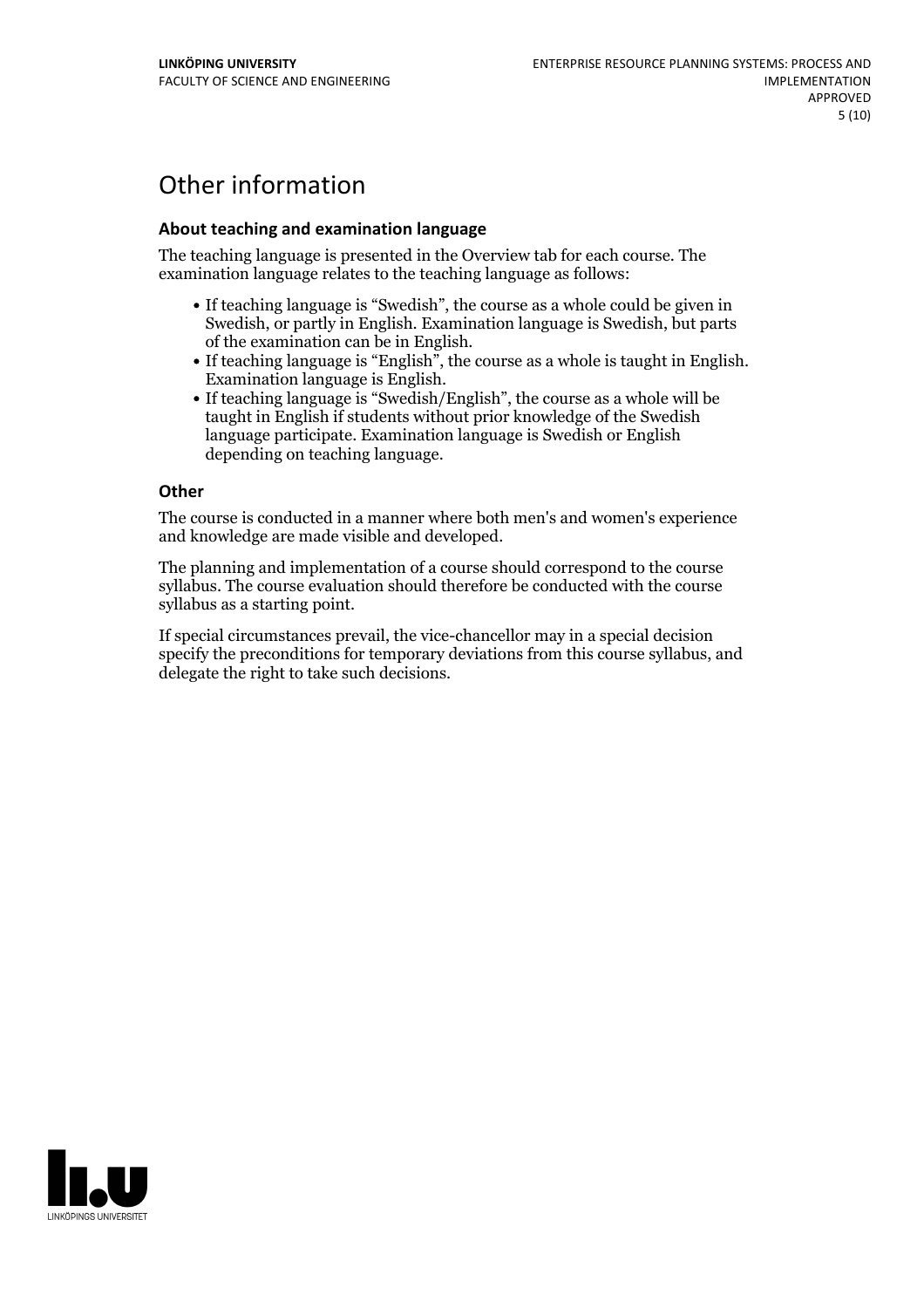# **Common rules**

## Course syllabus

A syllabus must be established for each course. The syllabus specifies the aim and contents of the course, and the prior knowledge that a student must have in order to be able to benefit from the course.

## Timetabling

Courses are timetabled after a decision has been made for this course concerning its assignment to a timetable module.

## Interruption in and deregistration from a course

The LiU decision, Guidelines concerning confirmation of participation in education (Dnr LiU-2020-02256), states that interruptions in study are to be recorded in Ladok. Thus, all students who do not participate in a course for which they have registered must record the interruption, such that the registration on the course can be removed. Deregistration from or interrupting a course is carried out using <sup>a</sup> web-based form: https://www.lith.liu.se/for- [studenter/kurskomplettering?l=en.](https://www.lith.liu.se/for-studenter/kurskomplettering?l=en)

## Cancelled coursesand changes to the course syllabus

Courses with few participants (fewer than 10) may be cancelled or organised in a manner that differs from that stated in the course syllabus. The Dean is to deliberate and decide whether a course is to be cancelled or changed from the course syllabus.

## Guidelines relating to examinations and examiners

For details, see Guidelines for education and examination for first-cycle and second-cycle education at Linköping University, Dnr LiU-2020-04501 [\(http://styrdokument.liu.se/Regelsamling/VisaBeslut/917592\)](http://styrdokument.liu.se/Regelsamling/VisaBeslut/917592).

An examiner must be employed as a teacher at LiU according to the LiU Regulations for Appointments, Dnr LiU-2021-01204 [\(https://styrdokument.liu.se/Regelsamling/VisaBeslut/622784](https://styrdokument.liu.se/Regelsamling/VisaBeslut/622784)). For courses in second-cycle, the following teachers can be appointed as examiner: Professor (including Adjunct and Visiting Professor), Associate Professor (including Adjunct), Senior Lecturer (including Adjunct and Visiting Senior Lecturer), Research Fellow, or Postdoc. For courses in first-cycle, Assistant Lecturer (including Adjunct and Visiting Assistant Lecturer) can also be appointed as examiner in addition to those listed for second-cycle courses. In exceptional cases, a Part-time Lecturer can also be appointed as an examiner at both first- and second cycle, see Delegation of authority for the Board of Faculty of Science and Engineering.

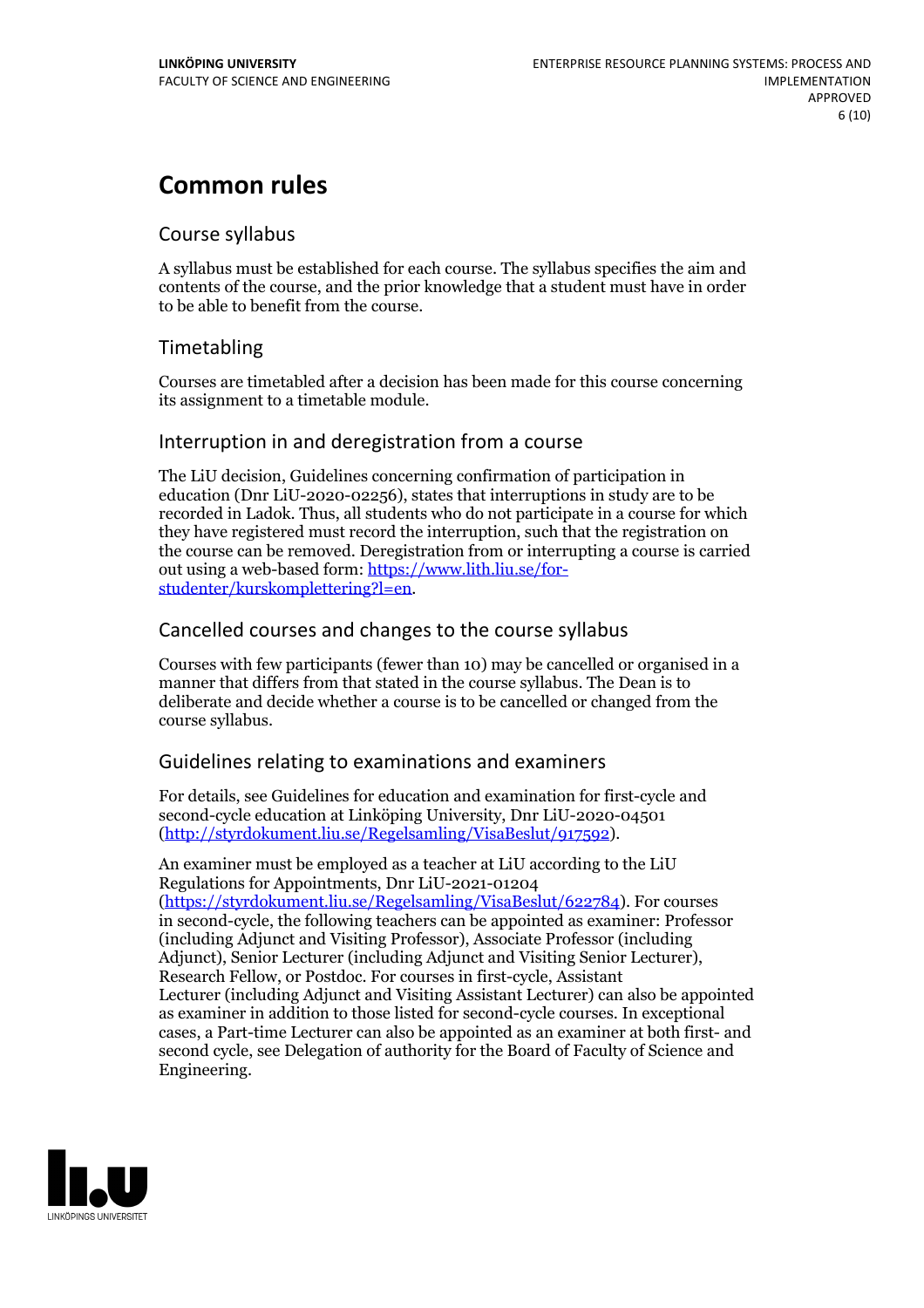## Forms of examination

#### **Principles for examination**

Written and oral examinations and digital and computer-based examinations are held at least three times a year: once immediately after the end of the course, once in August, and once (usually) in one of the re-examination periods. Examinations held at other times are to follow a decision of the faculty programme board.

Principles for examination scheduling for courses that follow the study periods:

- courses given in VT1 are examined for the first time in March, with re-examination in June and August
- courses given in VT2 are examined for the first time in May, with re-examination in August and October
- courses given in HT1 are examined for the first time in October, with re-examination in January and August
- courses given in HT2 are examined for the first time in January, with re-examination in March and in August.

The examination schedule is based on the structure of timetable modules, but there may be deviations from this, mainly in the case of courses that are studied and examined for several programmes and in lower grades (i.e. 1 and 2).

Examinations for courses that the faculty programme board has decided are to be held in alternate years are held three times during the school year in which the course is given according to the principles stated above.

Examinations for courses that are cancelled orrescheduled such that they are not given in one or several years are held three times during the year that immediately follows the course, with examination scheduling that corresponds to the scheduling that was in force before the course was cancelled or rescheduled.

When a course, or a written examination (TEN, DIT, DAT), is given for the last time, the regular examination and two re-examinations will be offered. Thereafter, examinations are phased out by offering three examinations during the following academic year at the same times as the examinations in any substitute course. If there is no substitute course, three examinations will be offered during re- examination periods during the following academic year. Other examination times are decided by the faculty programme board. In all cases above, the examination is also offered one more time during the academic year after the following, unless the faculty programme board decides otherwise. In total, 6 re-examinations are offered, of which 2 are regular re-examinations. In the examination registration system, the examinations given for the penultimate time and the last time are denoted.

If a course is given during several periods of the year (for programmes, or on different occasions for different programmes) the faculty programme board or boards determine together the scheduling and frequency of re-examination occasions.

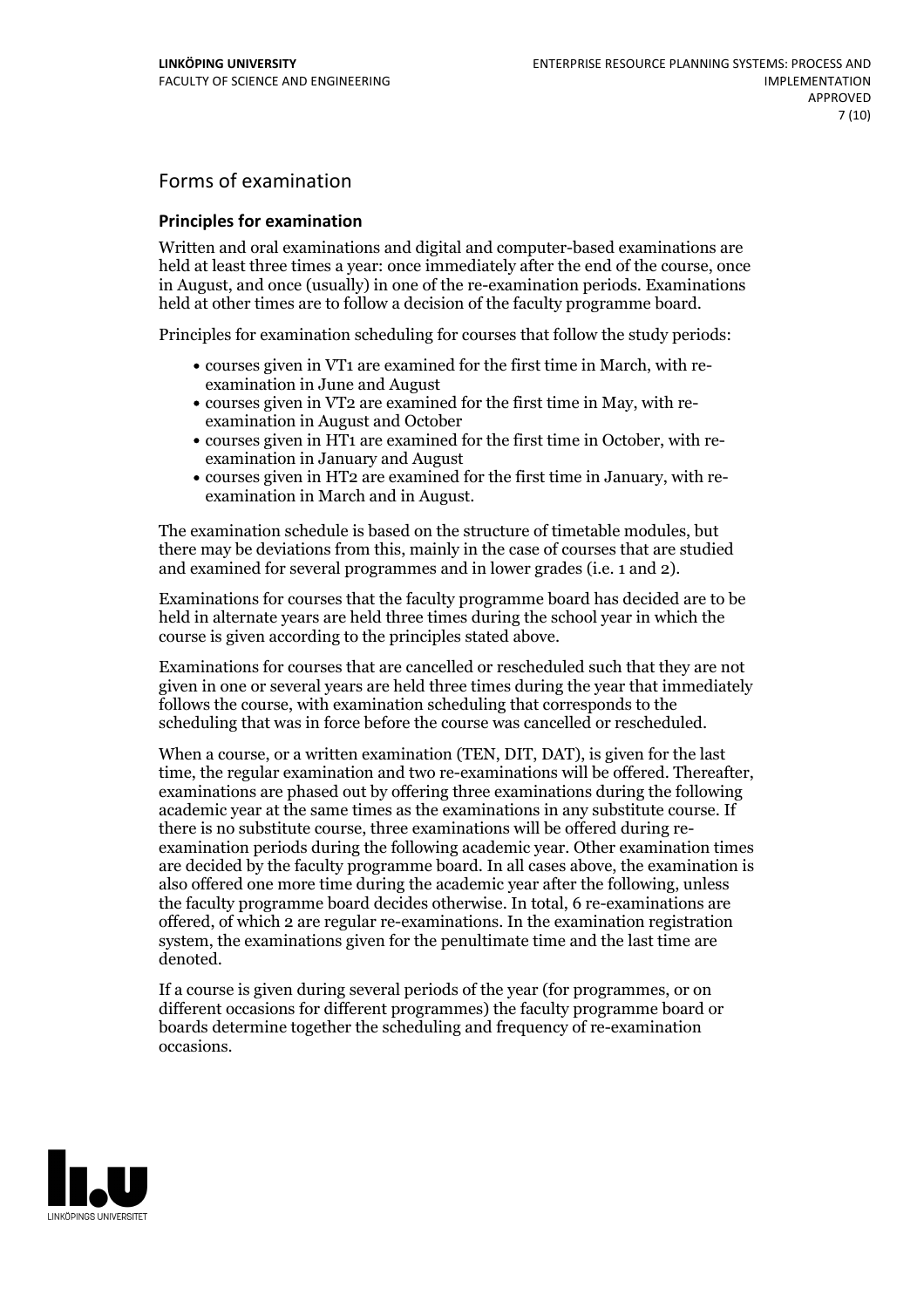### **Retakes of other forms of examination**

Regulations concerning retakes of other forms of examination than written examinations and digital and computer-based examinations are given in the LiU guidelines for examinations and examiners, [http://styrdokument.liu.se/Regelsamling/VisaBeslut/917592.](http://styrdokument.liu.se/Regelsamling/VisaBeslut/917592)

#### **Course closure**

For Decision on Routines for Administration of the Discontinuation of Educational Programs, Freestanding Courses and Courses in Programs, see DNR LiU-2021-04782. After a decision on closure and after the end of the discontinuation period, the students are referred to a replacement course (or similar) according to information in the course syllabus or programme syllabus. If a student has passed some part/parts of a closed program course but not all, and there is an at least partially replacing course, an assessment of crediting can be made. Any crediting of course components is made by the examiner.

### **Registration for examination**

In order to take an written, digital or computer-based examination, registration in advance is mandatory, see decision in the university's rule book [https://styrdokument.liu.se/Regelsamling/VisaBeslut/622682.](https://styrdokument.liu.se/Regelsamling/VisaBeslut/622682) An unregistered student can thus not be offered a place. The registration is done at the Student Portal or in the LiU-app during the registration period. The registration period opens 30 days before the date of the examination and closes 10 days before the date of the examination. Candidates are informed of the location of the examination by email, four days in advance.

### **Code of conduct for students during examinations**

Details are given in a decision in the university's rule book: <http://styrdokument.liu.se/Regelsamling/VisaBeslut/622682>.

#### **Retakes for higher grade**

Students at the Institute of Technology at LiU have the right to retake written examinations and digital and computer-based examinations in an attempt to achieve a higher grade. This is valid for all examination components with code "TEN", "DIT" and "DAT". The same right may not be exercised for other examination components, unless otherwise specified in the course syllabus.

A retake is not possible on courses that are included in an issued degree diploma.

#### **Grades**

The grades that are preferably to be used are Fail (U), Pass (3), Pass not without distinction  $(4)$  and Pass with distinction  $(5)$ .

- Grades U, 3, 4, 5 are to be awarded for courses that have written or digital examinations.<br>• Grades Fail (U) and Pass (G) may be awarded for courses with a large
- degree of practical components such as laboratory work, project work and

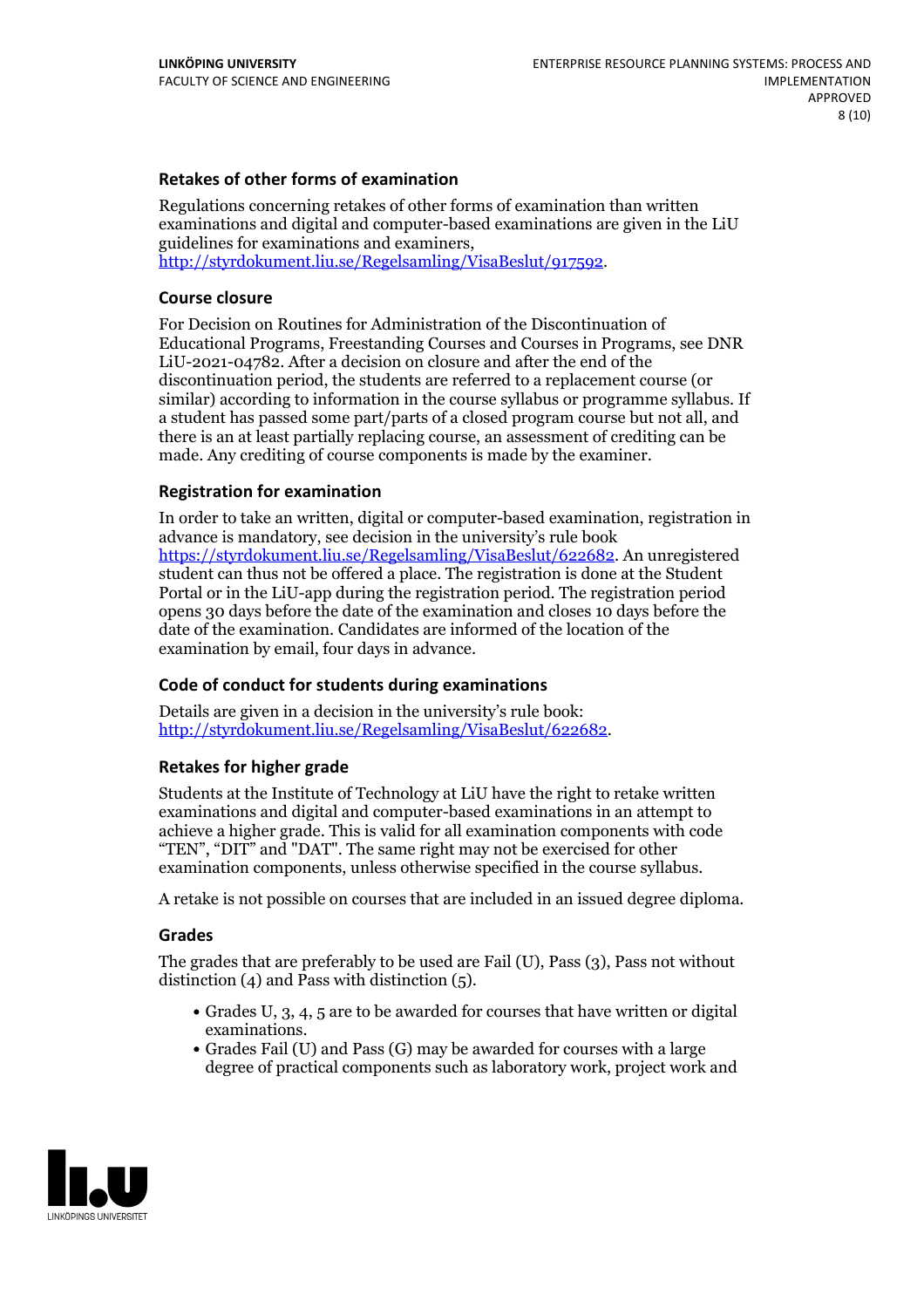group work.<br>• Grades Fail (U) and Pass (G) are to be used for degree projects and other independent work.

#### **Examination components**

The following examination components and associated module codes are used at the Faculty of Science and Engineering:

- Grades U, 3, 4, 5 are to be awarded for written examinations (TEN) and
- digital examinations (DIT).<br>• Examination components for which the grades Fail (U) and Pass (G) may be awarded are laboratory work (LAB), project work (PRA), preparatory written examination (KTR), digital preparatory written examination (DIK), oral examination (MUN), computer-based examination (DAT), home
- assignment (HEM), and assignment (UPG).<br>• Students receive grades either Fail (U) or Pass (G) for other examination components in which the examination criteria are satisfied principally through active attendance such as tutorial group (BAS) or examination item
- (MOM).<br>• Grades Fail (U) and Pass (G) are to be used for the examination components Opposition (OPPO) and Attendance at thesis presentation (AUSK) (i.e. part of the degree project).

In general, the following applies:

- 
- Mandatory course components must be scored and given <sup>a</sup> module code. Examination components that are not scored, cannot be mandatory. Hence, it is voluntary to participate in these examinations, and the voluntariness must be clearly stated. Additionally, if there are any associated conditions to
- the examination component, these must be clearly stated as well.<br>• For courses with more than one examination component with grades U,3,4,5, it shall be clearly stated how the final grade is weighted.

For mandatory components, the following applies (in accordance with the LiU Guidelines for education and examination for first-cycle and second-cycle education at Linköping University,<br>[http://styrdokument.liu.se/Regelsamling/VisaBeslut/917592\)](http://styrdokument.liu.se/Regelsamling/VisaBeslut/917592):

If special circumstances prevail, and if it is possible with consideration of the nature of the compulsory component, the examiner may decide to replace the compulsory component with another equivalent component.

For possibilities to alternative forms of examinations, the following applies (in accordance with the LiU Guidelines for education and examination for first-cycle [http://styrdokument.liu.se/Regelsamling/VisaBeslut/917592\)](http://styrdokument.liu.se/Regelsamling/VisaBeslut/917592):

If the LiU coordinator for students with disabilities has granted a student the right to an adapted examination for a written examination in an examination hall, the student has the right to it.